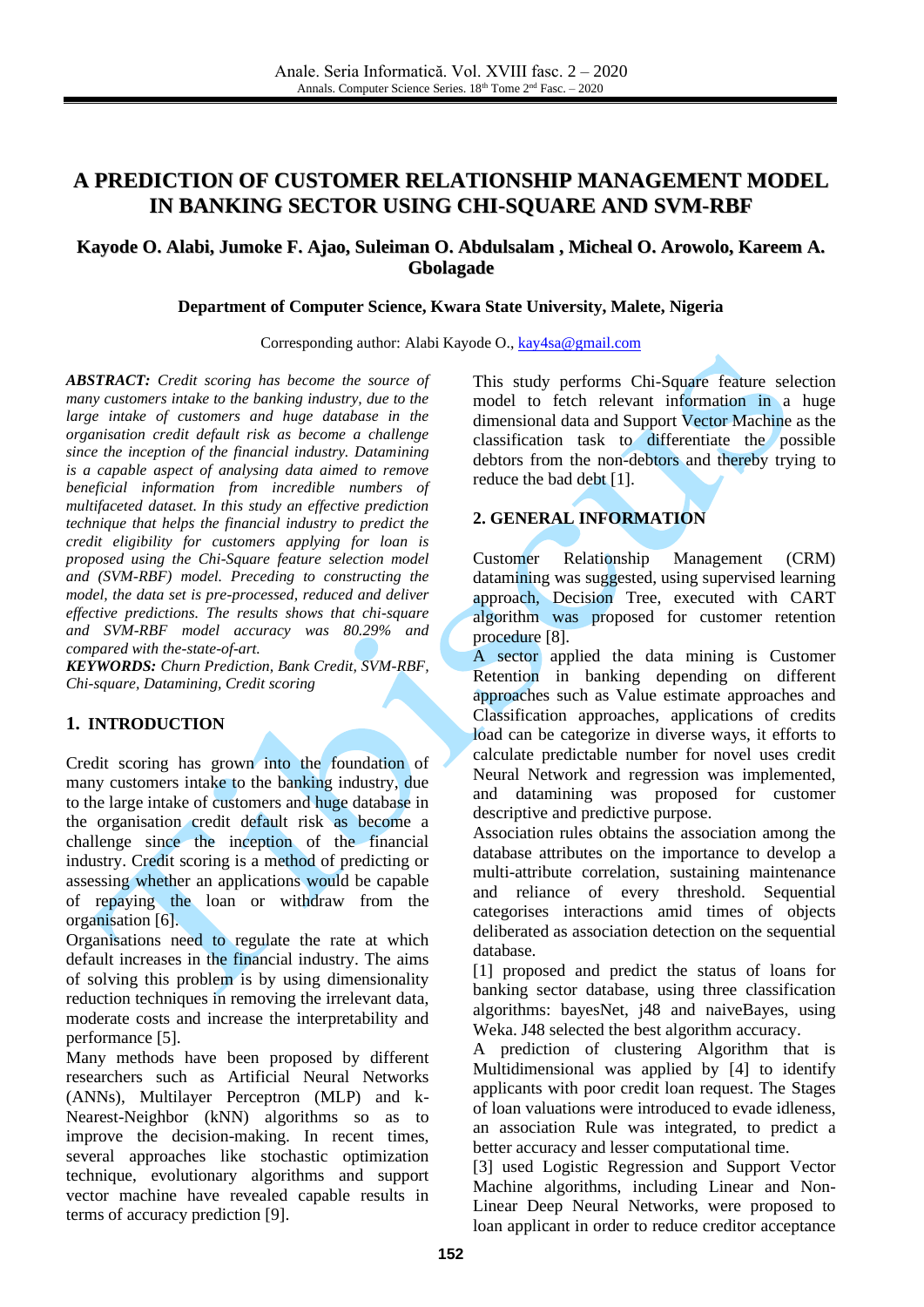of loans and predict the probability of defaulting of issued credits. Two phase model was implemented; the first predictive phase was loan rejection, while the second phase predicts credit risk for loans approved. Logistic Regression performer much better in the first phase, with 77.4% score of test set recall macro. The second phase only uses Deep Neural Networks, were the best performance achieved was validated with 72% set recall score, for creditors. This results stated that AI can boost with present credit risk models by 70% decreasing the default rate of loans issued. The investigation algorithm can be developed in times of Sensitivity, Accuracy and Performance matrix.

#### **3. PROPOSED MODEL**

Monthly churn rate for bank customers were used to determine the extent of customer churn in an Australian bank. The customers' perception about causes of churn was gathered through an open source which was analysed with WEKA. To develop the predictive model an already defined churn dataset with 690 records of 15 fields were made available freely by an Australian bank. Data mining systems is proposed to improve the model with WEKA, the chi-square feature selection was used to fetch the relevant information in the data and SVM-RBF classifies were used to derive the propensity and show the characteristics of those who churned for a customer in the dataset to churn.

#### **Data Collection**

This is the way information is collected from the sample. The data was gathered through an opened source to find out if customers will churn. This study uses an Australian banking data record, from UCI Warehouse. The dataset contains non-missing values and fits to a high-dimensional dataset with 15 attributes and 619 instances. The dataset comprises of 619 data, 15 attributes with class qualities. The overview of the dataset and the definition of its attributes are shown in Table 3.1, below. The dataset is available in WEKA's .arff format. The credit of customers' dataset was employed and preprocessed using .csv in Microsoft excel to conform to the WEKA tool environment.

**Table 3.1:Australian Credit Data Description**

| <b>Number</b> | <b>Dataset</b>       | <b>German Credit Data</b> |
|---------------|----------------------|---------------------------|
|               | Attribute type       | Category                  |
|               | Number of Attribute  | 15                        |
|               | Number of Instance   | 619                       |
|               | <b>Missing Value</b> | N٥                        |
|               | Number of Class      |                           |



Figure 1. Proposed System Design

### **4. EQUATIONS ACHIEVEMENT**

#### **4.1 Chi-square**

An independence chi-square test differentiate two variables in a contingency format which shows if they connected to one another. In general context, it checks that the categorical variables are distributed differently from one another. A very small statistic of the chi square test means that the data observed fit extremely well with the expected data. That is, the relationship exist.

Chi-Square  $(X^2)$  is a method of statistics that test two between features of independence variable. Chi-Square is defined as:

$$
X^{2}(t,c) = \sum_{e_i \in 0,1e_c} \sum_{\epsilon \in 0,1} \frac{(N_{e_t e_c} - E_{e_t e_c})}{E_{e_t e_c}}
$$
 (1)

Wherever  $t$  is a feature in class  $c$ ,  $N$  is the frequency observed,  $E$  the frequency expected.  $e_t$  is equivalents to 1 if the entity comprises a feature  $t$  and  $e_t$ equivalents to 0 if the entity does not comprise *t*. *e<sup>c</sup>* equivalents to 1 if the entity is in class  $c$  and  $e_c$ equivalents to 0 if the entity is not in class *c* [Wal16].

## **4.2 Process of SVM-RFE**

SVM classification approach is based on the concept of statistical learning [\[7\].](#page-4-7) The feature space of a margin is determined through the hyper-plane of SVM hypotheses, the mapping function  $\Phi$  was mapped from the input space. Using  $\vec{x_i}$  and  $\vec{z_i}$  to symbolize the feature space and input space are pair of original corresponding vectors, then  $\overrightarrow{Z_i} = \Phi(\overrightarrow{X_i})$ . A record with a samples *d* could be denoted as { $\overrightarrow{X}_i$ ,  $y_i$ }, *i* = 1, 2, . . . , *d*, with  $\overrightarrow{X}_i$  *i* ∈ {0, 1} <sup>*m*</sup>, signify a data model, and  $y_i \in \{+1, -1\}$ , signify a sample of the class label. For a model testing *X*, the optimum hyper-plane of the feature space constructed by SVM is:

 $\langle w, \phi(X) \rangle + b = 0$  (2)

A problem of optimization needs to fulfil the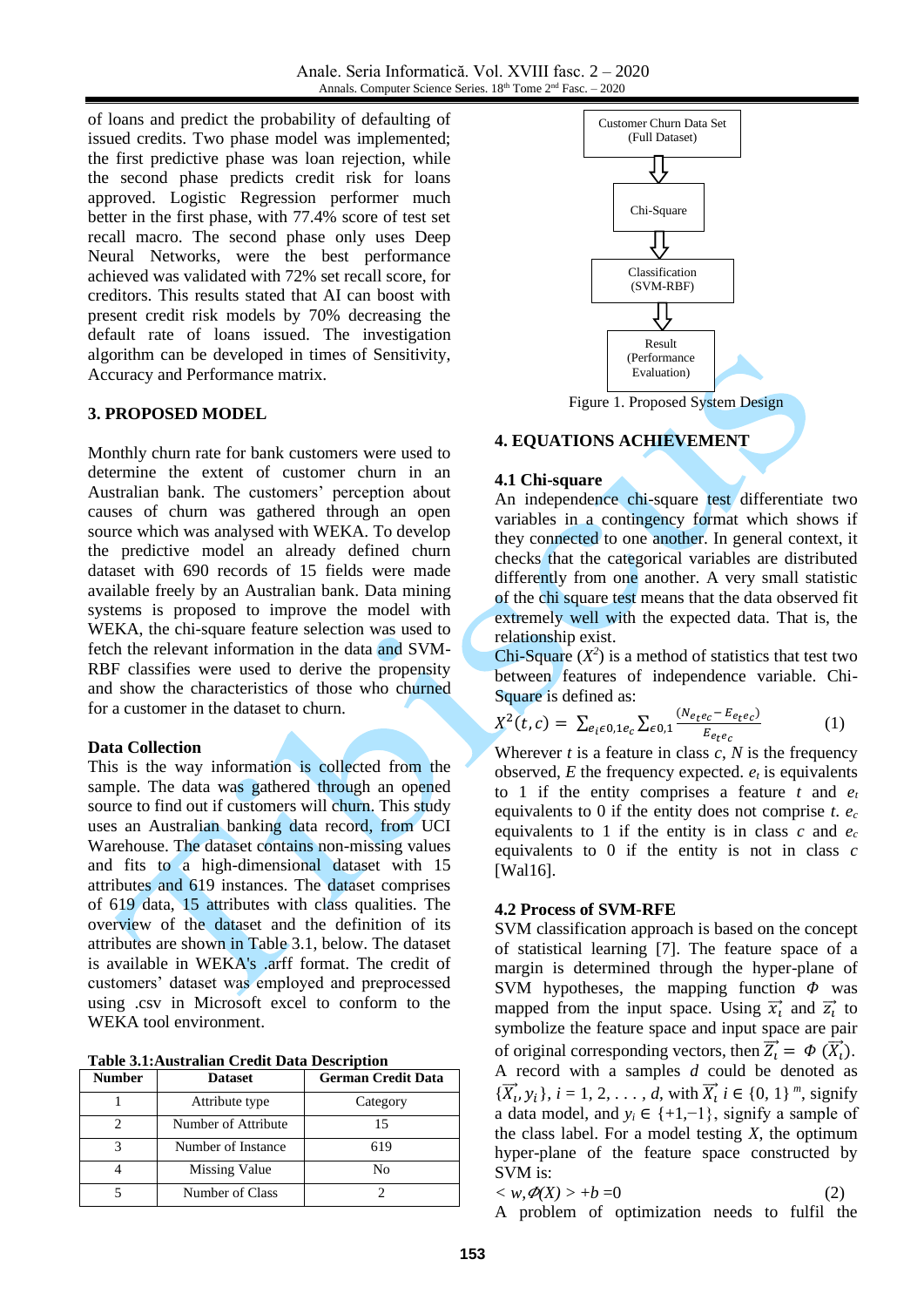restrictions as follows [\[7\]:](#page-4-7)  $y_i$  [ $< w$ ,  $\phi(\overrightarrow{X}_i) > +b$ ] +  $\xi_i - 1 \ge 0$   $\xi_i \ge 0$   $i = 1, 2, ..., d$ (3)

 $\left(4\right)$ 

 $\min_{w,\xi_i} \|w\|^2$ 

$$
\frac{i}{2} + C \left( \sum_{i=1}^{d} \xi_i \right)
$$

It was showed that the hyper-plane fulfils the equation above restrictions of an optimum hyperplane. However, a fixed constant C governs the interchange between exploiting the margin and reducing the length of the training error. A problem of optimization is normally rendered by the Lagrangian into its double form. This question can be obtained by weight vector and Lagrangian hyperplane function.

$$
w = \sum_{i=1}^{d} a_i y_i < \overrightarrow{Z_I} \tag{5}
$$

$$
f(Z) = b + \sum_{i=1}^{d} a_i y_i < \overline{Z_i}, Z > \tag{6}
$$

*Moreover, <,>* means the two vectors is the inner produce. Kernel function  $K(\overrightarrow{X}_t, \overrightarrow{X}_t)$  computes the two vectors of feature space of an inner product:  $K(\overrightarrow{X_i}, \overrightarrow{X_j}) = \langle \phi(\overrightarrow{X_i}), \phi(\overrightarrow{X_j}) \rangle = \langle \overrightarrow{Z_i}, \overrightarrow{Z_j} \rangle$ 

If a nonlinear kernel, such as RBF, SIGMOID kernel, is applied to SVM, the weight vector *w* cannot be calculated directly to the equation 4, the mapping function  $\phi$  is not known. Linear kernel is mostly adopted in research:  $K(\overrightarrow{X}_i, \overrightarrow{X}_j) = \langle \overrightarrow{X}_i, \overrightarrow{X}_j \rangle$ . Weight w for a linear kernel can be defined as:

$$
w = \sum_{i=1}^d a_i y_i < \overrightarrow{X_I}
$$

 $\overrightarrow{X}_I$  (7)

SVM-RFE using the linear kernel algorithm begins with features and removes a feature using the least squared weight stage by stage till features are all rated. Iterations,  $w_i^2$  are the ranking measure features [\[7\].](#page-4-7)

The objective function in the SVM-RFE algorithm is  $J = ||w||^2/2$  as used in the OBD algorithm, which estimates the shift of *J* by eliminating the *ith* gene by extending *J* to second order in the Taylor sequence:

$$
\Delta J(i) = \frac{\partial J}{\partial w_i} \Delta w_i + \frac{\partial^2 j}{\partial w_i^2} \Delta w_i^2.
$$

Deleting features having the least squared weight in each iteration causes least effects on *J*.  $w_i^2$  is ranking criterion as adopted and, in order to boost the algorithm 's performance, more eliminated features can be obtain at each step [\[7\].](#page-4-7)

### **Evaluation Performance Metrics**

The evaluation metrics carried out in terms of classification accuracy, time, specificity, precision and sensitivity, the terms are defined [\[2\].](#page-4-8)

#### **System Configuration - Hardware Configuration**

Processor: Intel Celeron CPU N3060, Speed: 1.60Ghz, Installed memory RAM: 2GB, and Hard Disk: 500 GB.

#### **Configuration Software**

Operating System: Windows 10, Programming Tool: WEKA, and Dataset: Australian Bank Analysis of the model.

WEKA is used as a data mining software tool for analysis in carrying out the investigation and achieving a suitable result for credit scoring.

## **5. EXPERIMENT RESULTS AND PROCEDURES**

The data preparation task is done in the user interface environment. The given dataset is preprocessed into the WEKA environment so as to remove noise, inconsistency, bias and redundancies. As shown in figure 5.1 the dataset is loaded in the weka interface, the dataset is selected for classification. The Australian bank dataset consists of 690 attributes and 15 instances with 2 distinct labels consisting on churners and non-churners.



Figure 5.1: Pre-processed Australian Dataset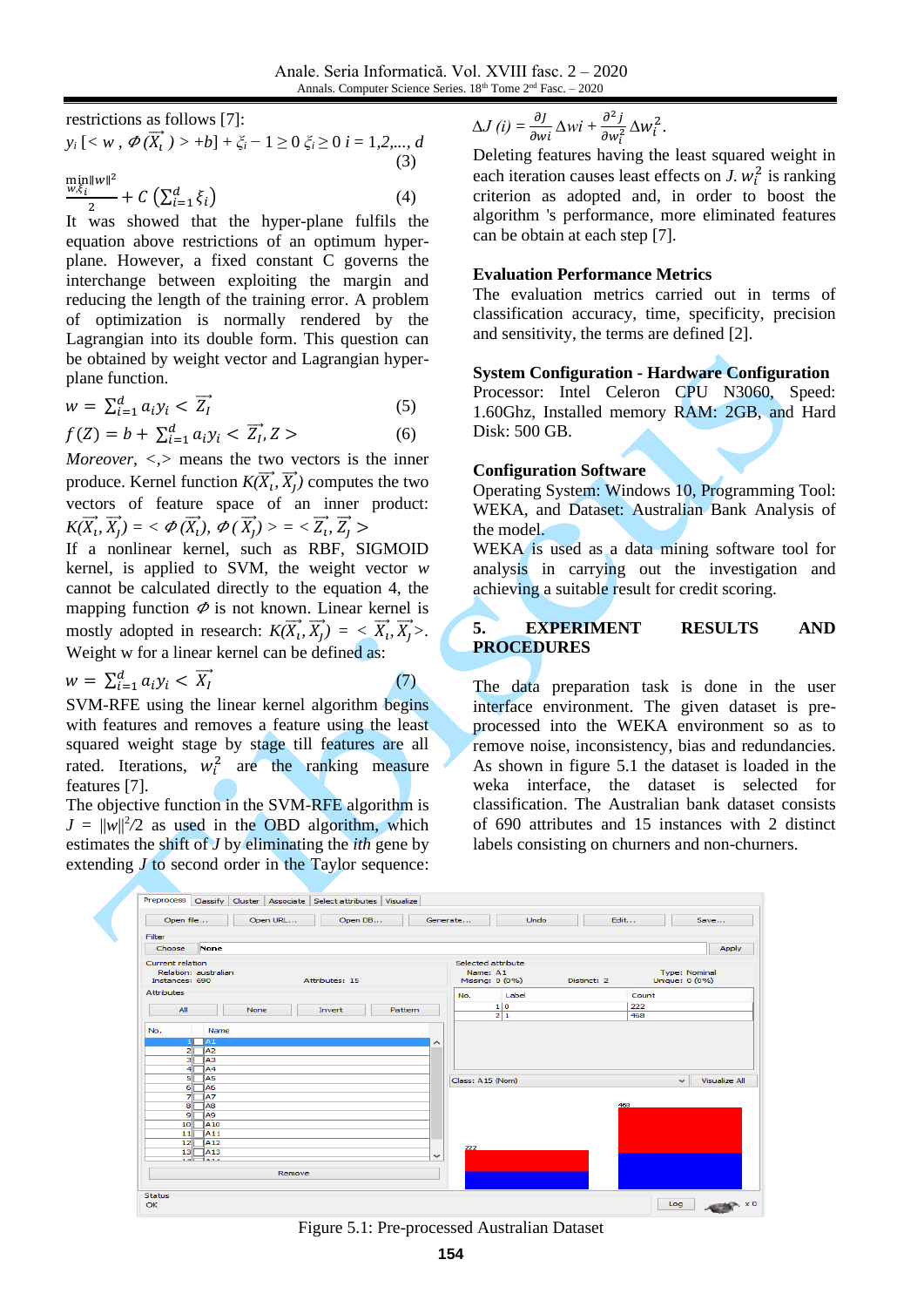The dataset is pre-processed and passed into the chisquared feature selection technique to fetch out relevant information in the dataset which will help to better the output performance. Figure below shows the process involved and in achieving the result in this study.

The selected features were pre-processed into weka environment and it is used for classification using SVM-RBF. The dataset contains 690 instances and 15 attributes.

The selected features are passed to the classifier using SVM-RBF due to its recorded efficient performances in literature. 10-folds cross validation is used to fetch the result of this experiment. Figure 5.2 below shows the process and result output of the performance of this study. The experiment is conducted and the result obtained is shown in the figure below.

| Classify Cluster Associate Select attributes Visualize<br>Preprocess |                                                                            |                                       |  |
|----------------------------------------------------------------------|----------------------------------------------------------------------------|---------------------------------------|--|
| Classifier                                                           |                                                                            |                                       |  |
| RBFNetwork -B 2 -S 1 -R 1.0E-8 -M -1 -W 0.1<br>Choose                |                                                                            |                                       |  |
| <b>Test options</b>                                                  | Classifier output<br>U.3474                                                |                                       |  |
| $\bigcirc$ Use training set                                          | puluster 1 1                                                               |                                       |  |
| ◯ Supplied test set<br>Set                                           |                                                                            |                                       |  |
| Cross-validation Folds<br> 10                                        | Time taken to build model: 0.23 seconds                                    |                                       |  |
| Percentage split<br>$\frac{1}{2}$<br>66                              | === Stratified cross-validation ===                                        |                                       |  |
| More options                                                         | $== Summarv ==$                                                            |                                       |  |
| (Nom) A15                                                            | Correctly Classified Instances<br>554 756<br>80.2899 %                     |                                       |  |
| $\checkmark$                                                         | Incorrectly Classified Instances<br>19.7101 \$<br>Kappa statistic<br>0.592 |                                       |  |
| <b>Start</b><br>Stop                                                 | Mean absolute error<br>0.2896                                              |                                       |  |
| Result list (right-click for options)                                | Root mean squared error<br>0.3837                                          |                                       |  |
| 10:46:14 - functions.RBENetwork                                      | Relative absolute error<br>$58.6218$ \$                                    |                                       |  |
| 10:49:41 - functions.RBFNetwork                                      | Root relative squared error<br>$77.202$ \$                                 |                                       |  |
|                                                                      | Total Number of Instances<br>690.                                          |                                       |  |
|                                                                      | === Detailed Accuracy By Class ===                                         |                                       |  |
|                                                                      | TP Rate FP Rate Precision Recall F-Measure ROC Area Class                  |                                       |  |
|                                                                      | 0.668<br>0.089<br>0.668<br>0.858<br>0.751<br>0.871<br>$\mathbf{1}$         |                                       |  |
|                                                                      | $0.911$ $0.332$<br>$0.774$ $0.911$<br>0.837<br>0.871<br>$\Omega$           |                                       |  |
|                                                                      | Weighted Avg. 0.803 0.224 0.811 0.803 0.799<br>0.871                       |                                       |  |
|                                                                      | === Confusion Matrix ===                                                   |                                       |  |
|                                                                      | a b <-- classified as                                                      |                                       |  |
|                                                                      | $205 102$   a = 1                                                          |                                       |  |
|                                                                      | $34349 \mid h = 0$                                                         |                                       |  |
|                                                                      |                                                                            |                                       |  |
|                                                                      | $\langle$                                                                  | $\rightarrow$                         |  |
| <b>Status</b>                                                        |                                                                            |                                       |  |
| $\sim$                                                               | $100 - 1$                                                                  | <b><i>CONTINUES</i></b> OF CONTINUES. |  |

Figure 5.2: Result of the Experiment Chi-Square -SVM-RBF

## **6. EQUATIONS ACHIEVEMENT**

The performance evaluation metrics of Chi-Square and SVM-RBF were calculated as follows:

Correctly Classified instances (accuracy) =  $TP+TN$  $\frac{TP+TN}{TP+TN+FP+FN} = \frac{205+349}{205+349+345}$  $\frac{2031349}{205+349+34+102} * 100 = 80.29\%$ Incorrectly Classified instances =  $FP + FN$  $\frac{+FN}{N} = \frac{34 + 102}{690} * 100 = 19.71\%$ Misclassification rate (mean absolute error) =  $FN + FP$  $\frac{+FP}{N} = \frac{102 + 34}{690} = 0.20$ Sensitivity (Recall) =  $\frac{TP}{TP+FN} = \frac{205}{205+1}$  $\frac{203}{205+102} = 0.67$ Specificity  $=$   $\frac{TN}{FP+TN}$   $=$   $\frac{349}{34+34}$  $\frac{349}{34+349} = 0.91$ Precision =  $\frac{TP}{TP + FP} = \frac{205}{205 + 1}$  $\frac{203}{205+34} = 0.86$ F-measure  $= \frac{2*Recall*Precision}{Recall+Precision} = \frac{2*0.67*0.86}{0.67+0.86}$  $\frac{10.67 + 0.86}{0.67 + 0.86} = 2$ 

The predictive performance was analysed using the confusion matrix and parameters evaluation such as Recall, Precision, F-measure and Accuracy are calculated shown in the below Table 6.1.

| <b>Algorithm &amp; Performance</b> | Chi-Square +   |
|------------------------------------|----------------|
|                                    | <b>SVM-RBF</b> |
| Correctly Classified instances     | 80.29%         |
| (accuracy)                         |                |
| Incorrectly Classified instances   | 19.71%         |
| Misclassification rate (mean       | 0.20           |
| absolute error)                    |                |
| Sensitivity (Recall)               | 0.67           |
| Specificity                        | 0.91           |
| Specificity                        | 0.86           |
| F-measure                          |                |

Table 6.1 predictive performance summary

#### **CONCLUSIONS**

From this study, feature selection method using chisquare and SVM-RBF classification was used to develop a predictive model in a financial industry using Australian dataset to predict and classify loans